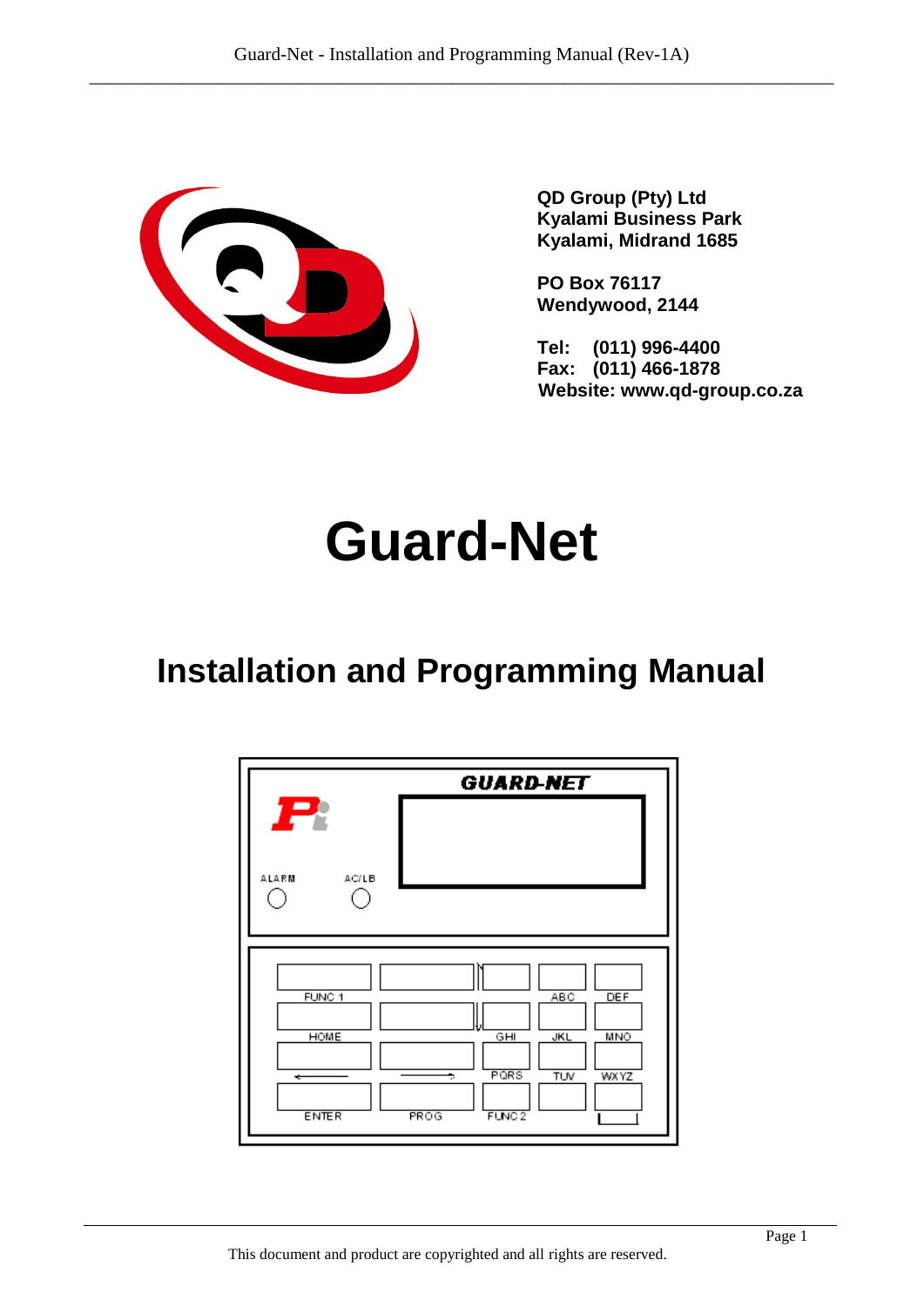## TABLE OF CONTENTS

| Introduction                   |                                           | 3              |
|--------------------------------|-------------------------------------------|----------------|
| <b>Installation Procedures</b> |                                           | 4              |
|                                | <b>Main Board Connection Layout</b>       | $\overline{4}$ |
|                                | <b>Keypad Connection Layout</b>           | 5              |
|                                | Receiver/Repeater Connection Layout Front | 5              |
|                                | Receiver/Repeater Connection Layout Back  | 6              |
| <b>Network Setup</b>           |                                           | $\overline{7}$ |
| <b>Repeater Setup</b>          |                                           | $\overline{7}$ |
|                                | Set the site address on the repeater      | $\overline{7}$ |
|                                | Set the repeater ID number                | $7 - 8$        |
|                                | Mounting of repeaters                     | 8              |
|                                | Installer programming log                 | $8 - 9$        |
|                                | Add, change or delete codes               | 9              |
|                                | Delete a user code                        | $9 - 10$       |
| <b>System Setup</b>            |                                           | $10 - 12$      |
|                                | Add new remotes                           | $12 - 13$      |
|                                | Adding additional buttons                 | $13 - 14$      |
|                                | Deleting a remote                         | $14 - 15$      |
|                                | Setting new repeater/s ID                 | $15 - 18$      |
|                                | View historic log                         | 16             |
|                                | Erase all remotes                         | 16             |
|                                | Setting the time                          | 17             |
|                                | Erase all repeaters                       | 17             |
|                                |                                           |                |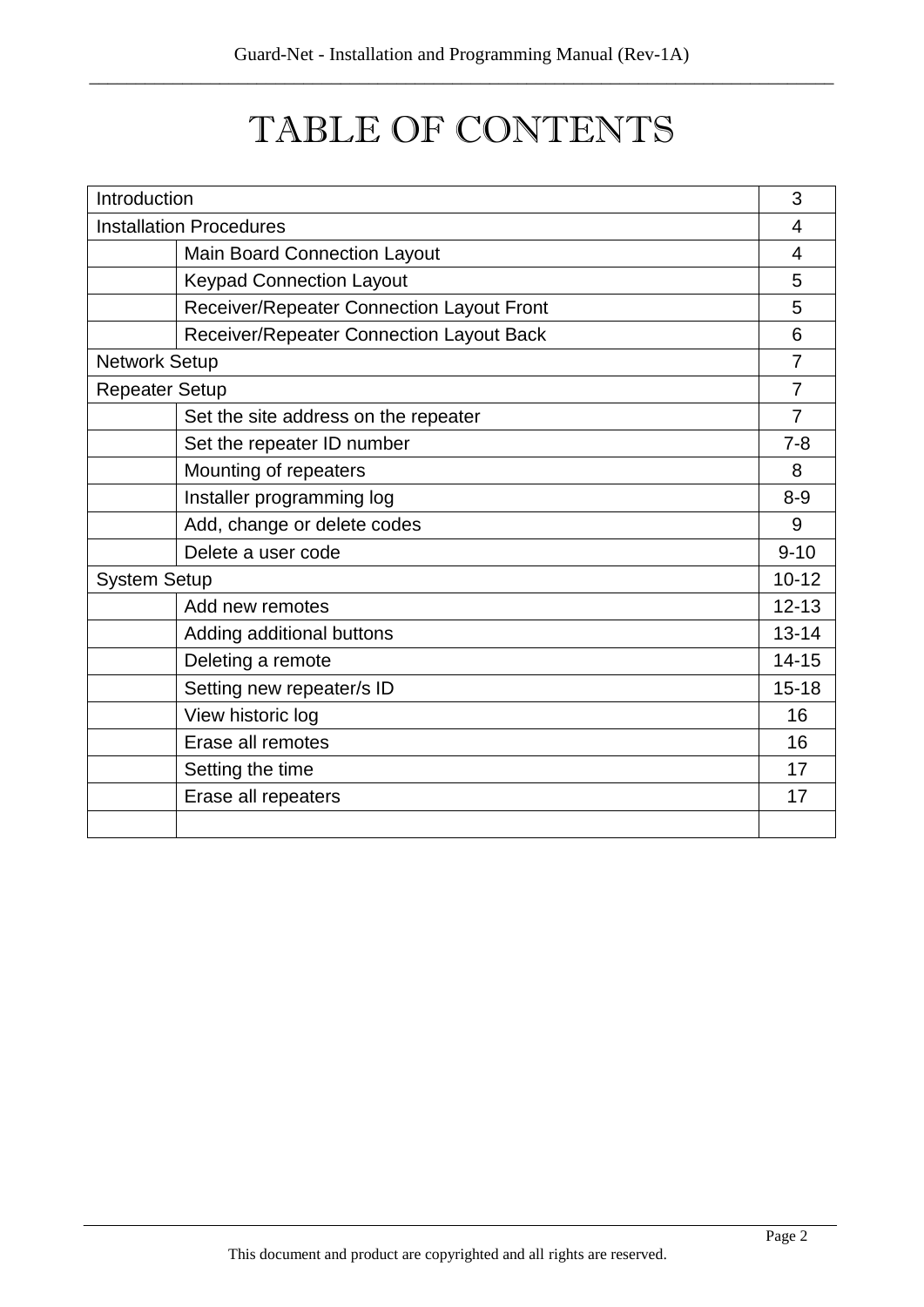## **Introduction:**

The Guard-Net is a *South African designed and manufactured* product to allow for a localized on site, license free wireless monitoring system.

The Guard-Net allows for the monitoring of conditions to an on site control or guard room, nurses station, security office, etc and is ideally suited to any type of monitoring application in shopping malls, housing complexes, hospitals, schools, old age homes, frail care facilities, etc where a response to the condition is required.

Up to 15 unique site addresses allow for independent installations next to each other.

Conditions would typically consist of Panic, Fire, Medical and Burglary and will be displayed on the LCD keypad as the site name or description and the condition received.

| Mr Jones Unit 5 |  |
|-----------------|--|
| Panic           |  |

When a condition is received, the monitoring personnel are alerted by the keypad emitting a high pitched buzz, an optional siren and a red led, and is subsequently logged in the 1000 event historic log and time date stamped.

Four (4) trigger outputs are available for connection to a communication device, such as the QD GPRS 4 Input Alarm Transmitter or the QD SMS Communicator.

The event is accepted by entering a unique pin code, which is assigned to a specific person and is then also logged and time date stamped. This allows for an on site audit trail as per site and condition, time taken to react and the responsible person to be identified.

Up to 32 operators can be programmed into the Guard-Net system.

The Guard-Net could be designed as either a stand alone of up to 250 remotes, or an unlimited pc based system, utilizing an intelligent repeater network of up to 255 repeaters, giving a coverage area of approximately 17 square kilometers.

The Guard-Net used the standard Codex 1,3 or 4 button range of remote transmitters as well as the 3 channel hard-wired transmitters in any combination.

Each button on the codex remote or each input on the hard-wired transmitter is programmable as either Panic, Fire, Medical or Burglary.

Repeaters can be selected for either normal or intelligent operation.

In the intelligent mode: When a repeated signal from another repeater is received and an acknowledgement from that repeater that the same signal has been received, and if that repeater has a shorter reporting path then this signal will not be re-repeated, thus reducing unnecessary signals on the network.

In the normal mode: All repeaters will re-repeat all received conditions.

The Guard-Net system continuously monitors all the repeaters that have been set up on the network for supply voltage failure to the repeater as well as supervision conditions from all repeaters, ensuring early detection in the event of a failure.

Communication between the Guard-Net and repeaters is bi-directional, ensuring that all signals are received. The originating repeater via the network must receive an acknowledgement signal from the Guard-Net that the signal has been received. If this acknowledgement signal is not received, the repeater will re-transmit the same signal again for a total of xxx attempts over a period of xx seconds.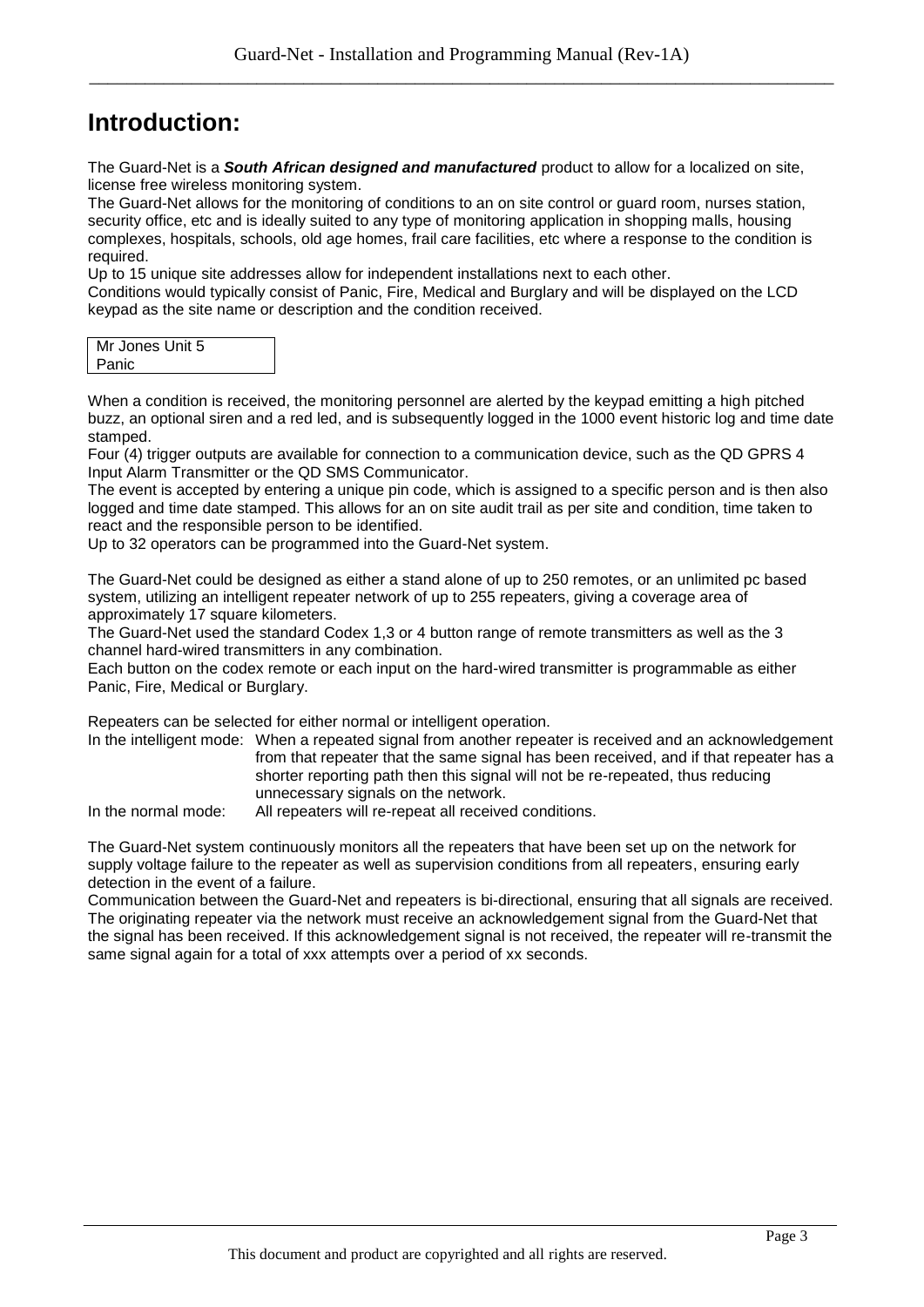## Installation Procedures:

#### *Please read all documentation carefully before installing the Guard-Net system*

#### **Main Board Connection Layout:**



| AC                                           | Plug in transformer 16,5 volts 40 VA                     |
|----------------------------------------------|----------------------------------------------------------|
| EARTH                                        | This must be connected to a suitable earth               |
| AUX +                                        | Positive 12 volts (max 1 amp)                            |
| TX -                                         | Negative output to Alarm Radio Transmitter               |
| $TX + \dots + \dots + \dots + \dots + \dots$ | Positive output to Alarm Radio Transmitter               |
| SIREN -                                      | Switched negative to the siren                           |
| SIREN +                                      | Positive output to the siren                             |
| PANIC -                                      | Panic input EOL resistor 2K7                             |
| PANIC +                                      | Panic input EOL resistor 2K7                             |
| <b>TAMPER</b> -                              | Not used                                                 |
| $TAMPER + \dots \dots \dots \dots$           | Not used                                                 |
| $KEYPAD$ R                                   | Positive connection to keypad R and receiver AC/DC input |
| $KEYPAD Y$                                   | Data connection to keypad Y and receiver yellow          |
| KEYPAD G                                     | Data connection to keypad G and receiver green           |
| <b>KEYPAD B</b>                              | Negative connection to keypad B and receiver AC/DC input |
| TRIG O/P 5                                   | Permanent negative 12 volts                              |
| TRIG O/P 4                                   | Burglary (2 second + pulse on burglary signal received)  |
| TRIG O/P 3                                   | Fire (2 second + pulse on fire signal received)          |
| TRIG O/P 2                                   | Medical (2 second + pulse on medical signal received)    |
| TRIG O/P 1                                   | Panic (2 second + pulse on panic signal received)        |
|                                              |                                                          |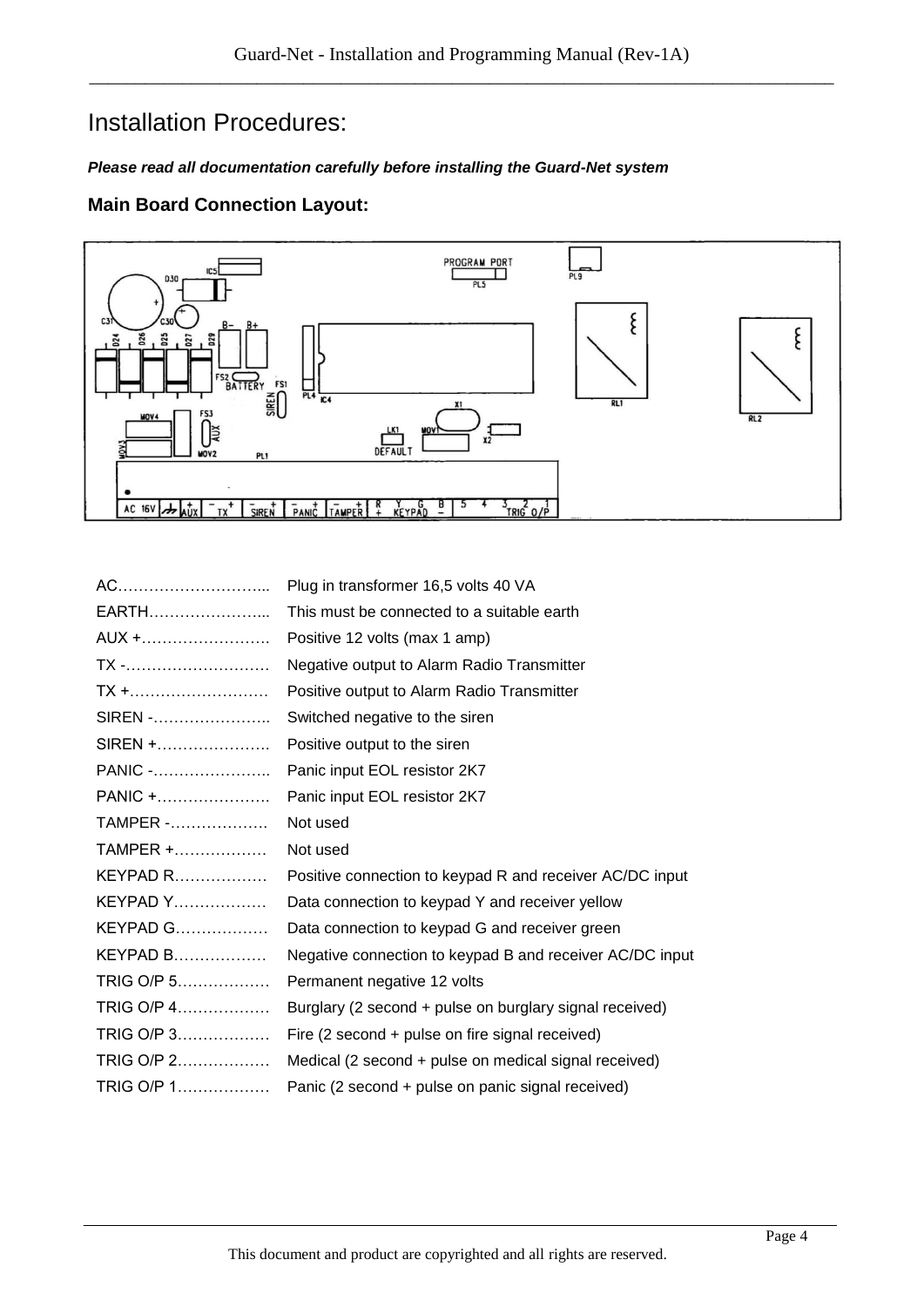## **Keypad Connection Layout:**



|              | RED Connect to Guard-Net Main board (Keypad R)    |
|--------------|---------------------------------------------------|
|              | BLACK Connect to Guard-Net Main board (Keypad B)  |
|              | GREEN Connect to Guard-Net Main board (Keypad G)  |
|              | YELLOW Connect to Guard-Net Main board (Keypad Y) |
| $+$ Not used |                                                   |
| - Not used   |                                                   |

### **Receiver/Repeater Connection Keypad Front:**



| AC/DC      | Plug in transformer 16,5V 40VA or 12V DC from a power supply. Not polarity conscious                            |
|------------|-----------------------------------------------------------------------------------------------------------------|
|            | EARTH Connect to a suitable earth                                                                               |
| NEG        |                                                                                                                 |
| YEL        | Connect to the Guard-Net keypad Y (not used if set as a repeater)                                               |
| <b>GRN</b> | Connect to the Guard-Net keypad G (not used if set as a repeater)                                               |
| $3V$       |                                                                                                                 |
| LK1        | In for receiver, out for repeater                                                                               |
| LK2        | In for intelligent mode, out for normal mode (only to be in when connecting the Guard-Net<br>unit to a computer |
|            |                                                                                                                 |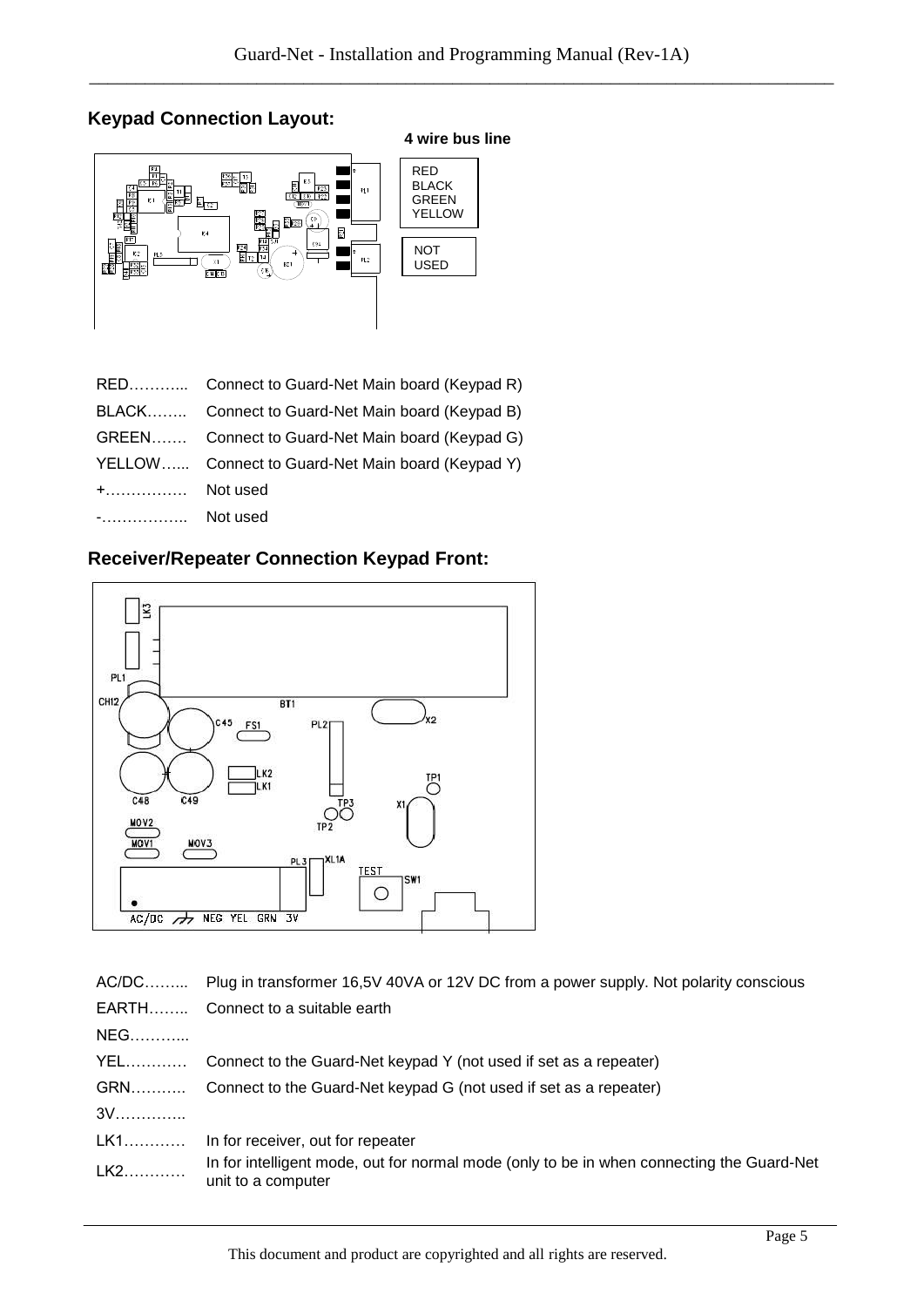#### **Receiver/Repeater Connection Keypad Back:**

Back showing the led layout.

#### **Note when in programming the following applies:**<br>Pair leds = REMOTE RX and RSSI. DATA TX a  $=$  REMOTE RX and RSSI. DATA TX and DATA RX Alternate pairs = DATA RX and RSSI. DATA TX and REMOTE RX



### **Note:**

If all 3 leds, FULL, CHARGE and AC are on, this indicates that the on-board battery is disconnected or faulty. The on-board battery is a Li-ION 3,7volts, 2.0mah SB3016 type battery with an encapsulated charge circuit. Connection is made via a 3 pin plug to the pc board and will provide 3 days as backup in the event of supply failure.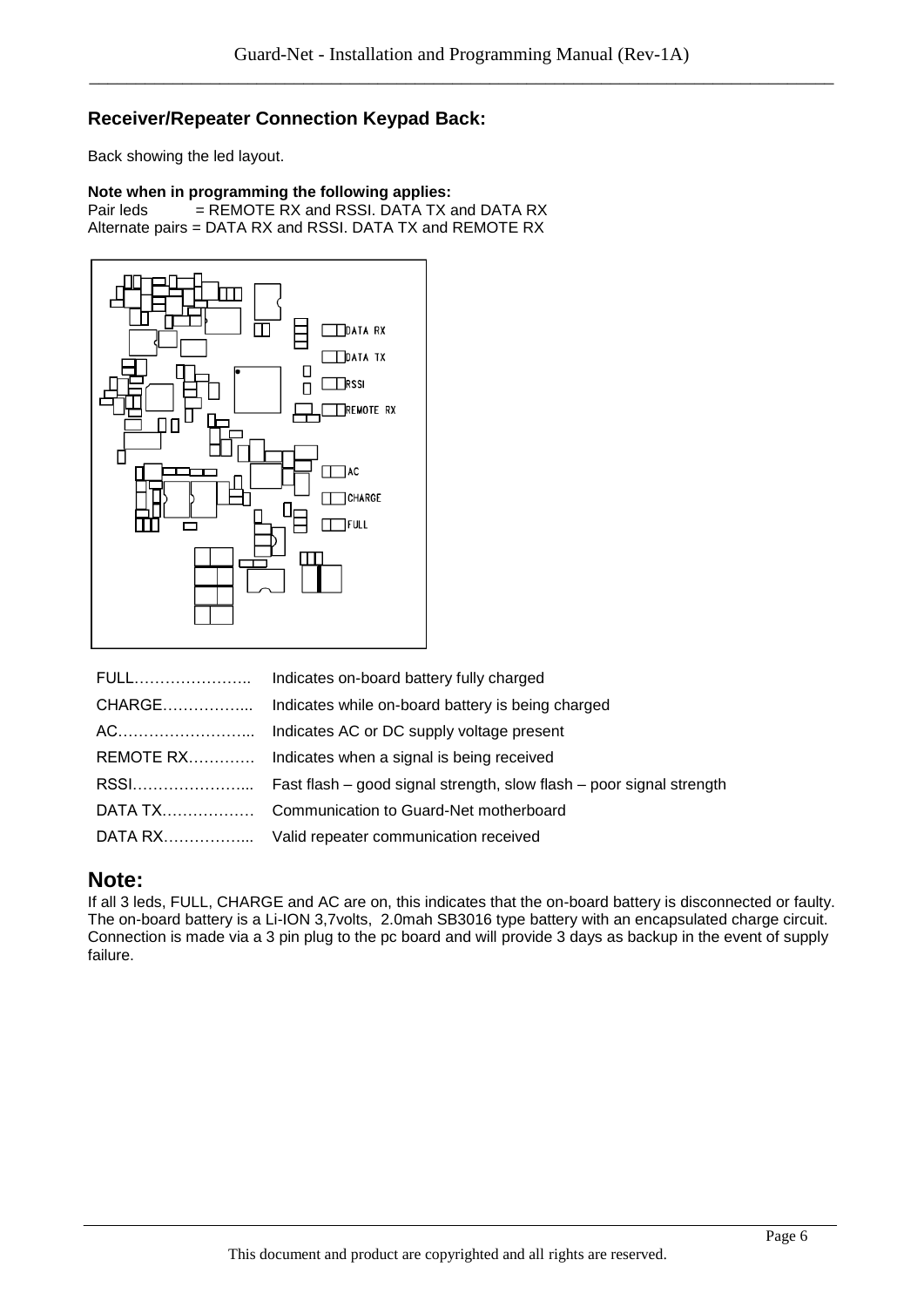## **Network Setup**

The following steps are crucial in setting up and installing the network correctly.

All repeater settings are to be carried out on the Guard-Net unit prior to being installed.

**Select a suitable site ID for the Guard-Net system. Valid ID`s 1 to 15 (See system setup, selecting site address on page xx)**

Each repeater needs to be set with the same site address programmed in the Guard-Net unit.

Each repeater needs to be assigned a unique ID number. This ID number will be assigned to the repeater by the Guard-Net unit.

Once the ID number has been assigned, the repeater must be marked accordingly and de-powered.

## **Repeater Setup**

**All repeaters to be de-powered before setting up.**

#### **Set the site address on the repeater:**

- 1. Press and hold the test button while powering up the repeater
- 2. Release the test button.
- 3. The four leds (labeled REMOTE RX, RSSI, DATA TX, DATA RX) on the back of the pc board will flash.
- 4. The leds will stop flashing. The leds burning continuously indicates that the existing site addresses are in a binary format. REMOTE  $RX =$  binary 1, RSSI = binary 2, DATA TX = binary 4, DATA  $RX = binary 8$ .
- 5. Press the test button until desired site address is indicated. Each press will increment the number by 1
- 6. Remove the power from the repeater.

Repeat steps 1 to 6 for all the remaining repeaters.

**NOTE:** If in step 4 above the leds do not stop flashing, press the test button once, this will assign site address as 1, carry on with step 5.

#### **Set the repeater ID number:**

- 1. Apply power to a repeater. The leds will flash in pairs indicating that no ID has been set
- **2.** Enter programming mode level 3

Keypad will display:

| Network Manager    |  |
|--------------------|--|
| Press $# =$ Accept |  |

Press the # key

Add repeater Press  $# =$  Accept

Press the # key

Press button on Repeater

Press the test button on the repeater.

3. Leds will flash on the repeater.

Repeater (number) Prog to save

Press the PROG key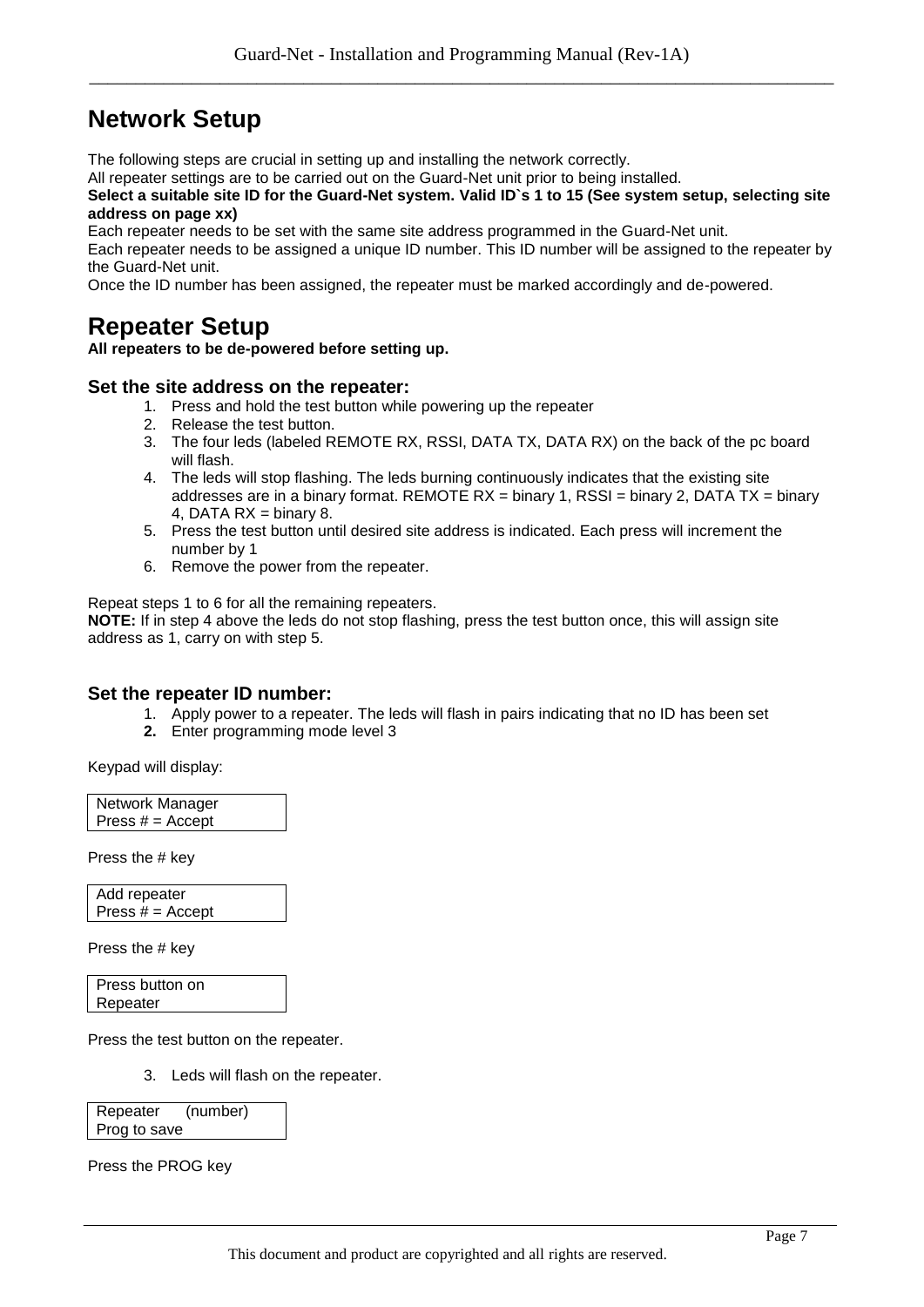Waiting for repeater reply

Repeater Prog **Successfully** 

**Note:** In the event that the keypad backlight times out before "Repeater Prog Successful" appears, press the # key. This will repeat the request for the repeater to reply to the Guard-Net.

- 4. Leds on the repeater will now flash as alternate pairs indicating ID programmed
- 5. De-power the repeater
- 6. Mark the repeater with its ID number

Press ↑ to program another repeater

Complete from step 1 for all remaining repeaters.

7. Press HOME when completed to exit programming mode.

#### **Mounting of repeaters:**

When repeaters are being installed it is imperative that the closest repeater/s to the Guard-Net unit be mounted first, This is required for the repeaters to establish an intelligent path via the network to the Guard-Net unit.

Repeaters to be mounted as high as possible

- 1. Mount the repeater
- 2. Connect the 16V 40VA transformer
- 3. Connect the battery to the repeater
- 4. Leds will flash 1 at a time in sequence, until connection with the Guard-Net is established (this could take up to 2 minutes).
- 5. When a connection is established the leds will stop flashing.
- 6. Press the test button once

Guard-Net unit will display

Repeater (number) man registered

- 7. Enter user code to accept
- 8. Enter user code again to clear
- 9. Repeat for all remaining repeaters

**Note:** In step 4 above, if the leds do not extinguish, no communication path has been established. Reposition repeater to an alternative site where communication will be established

#### **Installer programming:**

Enter installer programming mode

- 1. Press "Prog" key until a beep is heard
- 2. Enter installer code (default code 2580)

Keypad displays

| Enter key 0 to 7 |  |
|------------------|--|
| $HOME = EXIT$    |  |

- $0 =$  Edit operator user codes (up to 32 users)
- 1 = Program options (set operational parameters)

2 = Client manager

- $\triangleright$  Add or delete remotes
- $\triangleright$  View programmed remotes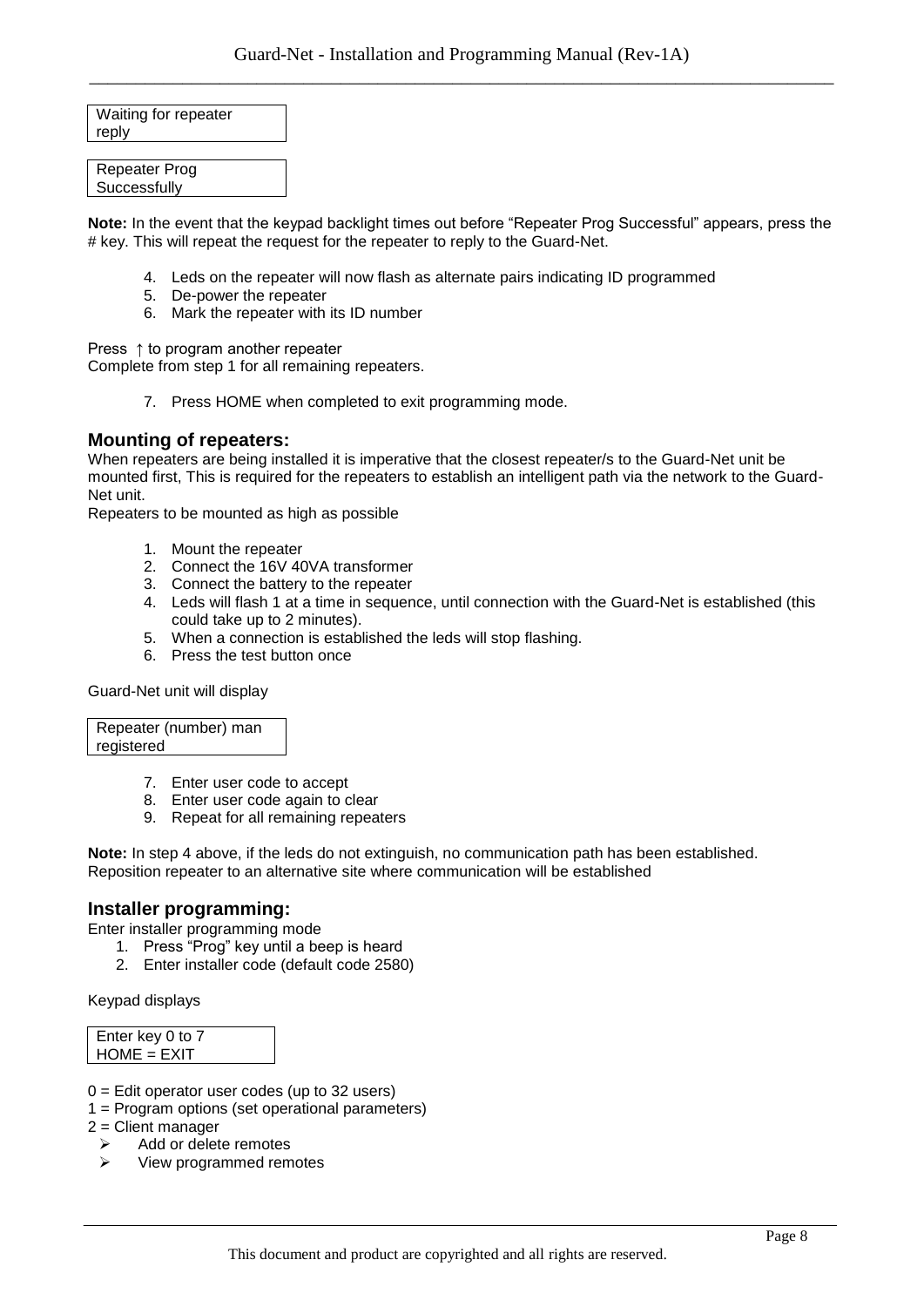#### 3 = Network manager

- $\triangleright$  Program repeater ID<br> $\triangleright$  View programmed re
- View programmed repeaters
- 4 = View event log. (Reads from the most recent to the oldest) 1000 events
- 5 = Erase all remotes
- $6 = Set time$

7 = Erase all repeaters.

#### **Add, change or delete codes:**

The installer only can change supervisor (level 1) codes

#### *Installer code = index 00 and must be set as a level 0*

#### A supervisor can only add, change or delete user codes.

Level 1 (supervisor) - Manage user codes, accept alarm conditions, view system settings and historic log. Level 2 (operator) - Accept alarm conditions only.

Enter installer programming mode.

Keypad displays

Enter key 0 to 7 HOME = EXIT

Enter key 0

Edit User codes Press  $# =$  Accept

Press the # key

User index 00 User code ????L?

To change installer code enter 00

User index 01 User code 2580L0

Enter the desired new 4 digit code and level 0 (the new digits will be displayed as they are entered)

User index 01 Prog to save

Press and hold the PROG key until a long beep is heard.

User index 01 User code ????L?

Enter next user index number and repeat the above procedure for all required users Press the HOME key to exit

**Delete a user code:**

Enter user programming mode

Enter key 0 to 7 HOME = EXIT

Enter key 0

Edit User codes Press  $# =$  Accept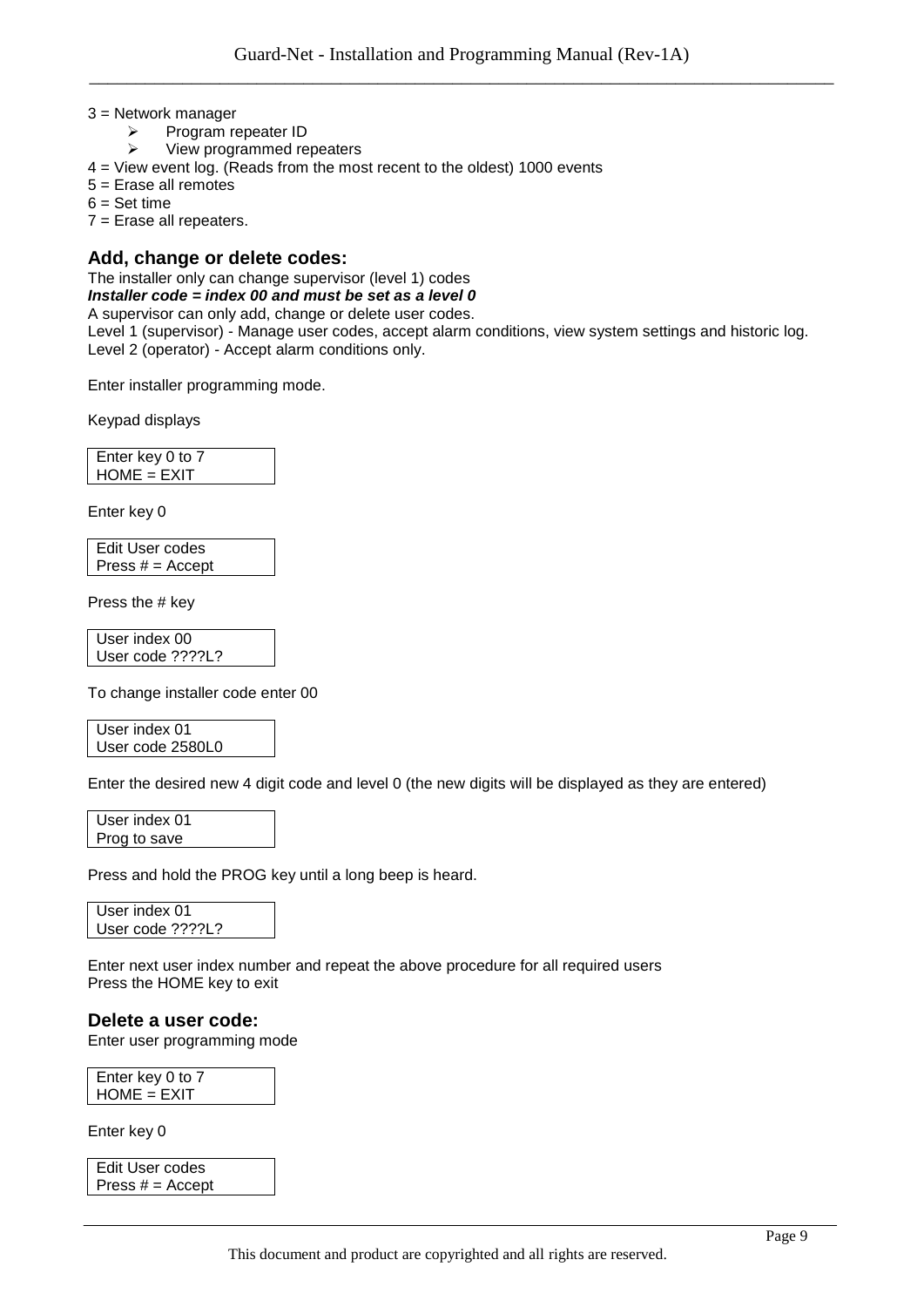Press the # key

User index 00 User code ????L?

Enter user index number

User index ?? User code xxxxL?

Press the FUNC 1 key

User index ?? User code ????L?

Press the PROG key to save

Press the HOME key to exit

## **System Setup**

Has the following programming options, Pc Control, Siren, External Panic, Account, Serial Tx, Auto Test Time, Ac Fail Time and Site Address.

Enter installer programming mode

Press key 1

Programming options Press  $# =$  Accept

Press the # key

Pc control Off

Press the **↑** key to toggle

Pc control On

Press the PROG key to save

Pc control Saved

Press the **→** key

Siren **Off** 

Press the **↑** key to toggle

Siren On

Press the PROG key to save

Siren Saved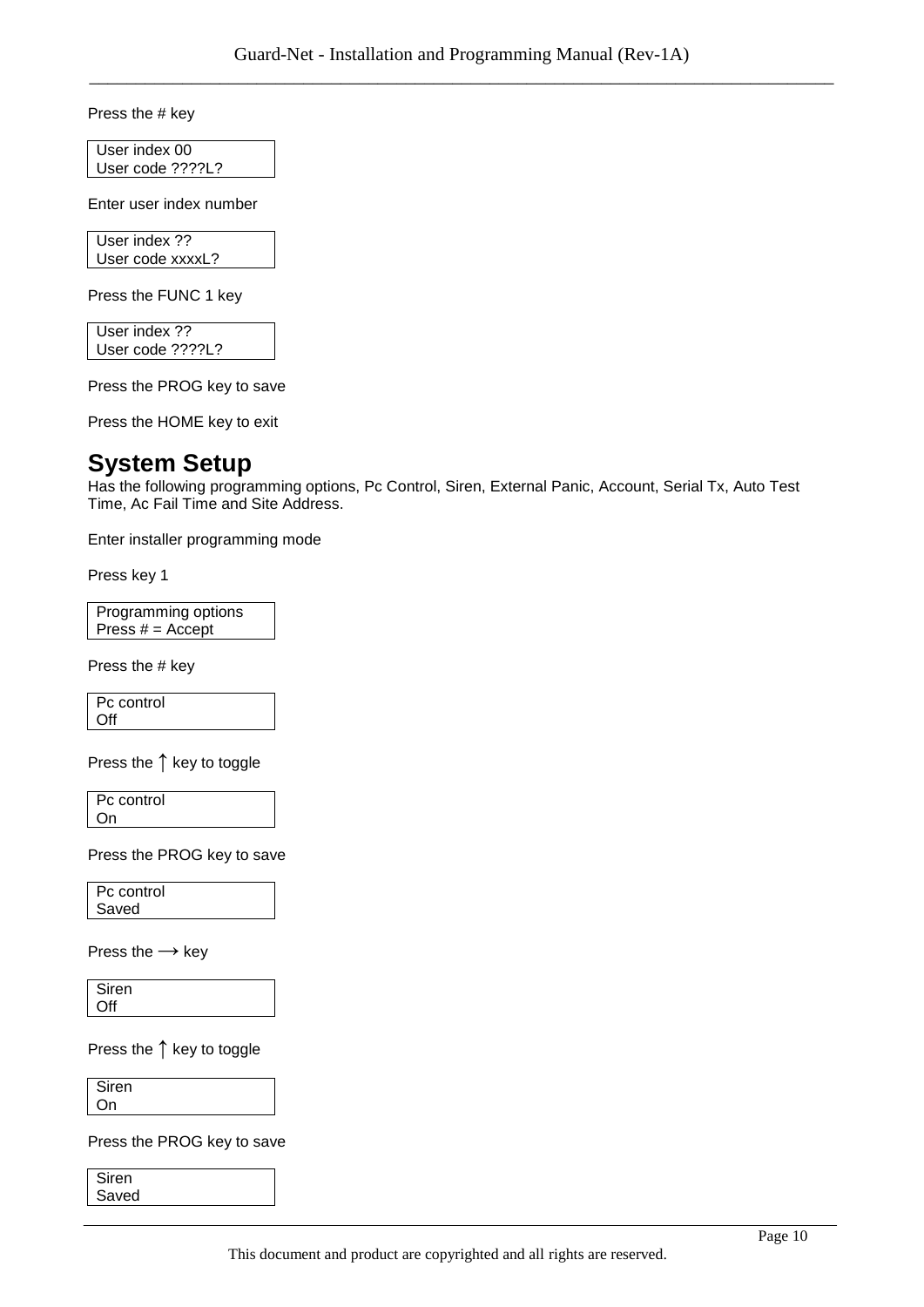Press the **→** key

External Panic **Off** 

Press the **↑** key to toggle

External Panic On

Press the PROG key to save

External Panic Saved

Press the **→** key

Account  $= 1234$ 

Enter new account code

Press the PROG key to save

**Account** Saved

Press the **→** key

Serial Tx Off

Press the **↑** key to toggle

Serial Tx On

Press the PROG key to save

Serial Tx Saved

Press the **→** key

Auto Test Time Disabled

Enter time in Hours  $-00$  to 99 (00 = disable)

Auto test  $= 01$  Hours

Press the PROG key to save

Auto test Saved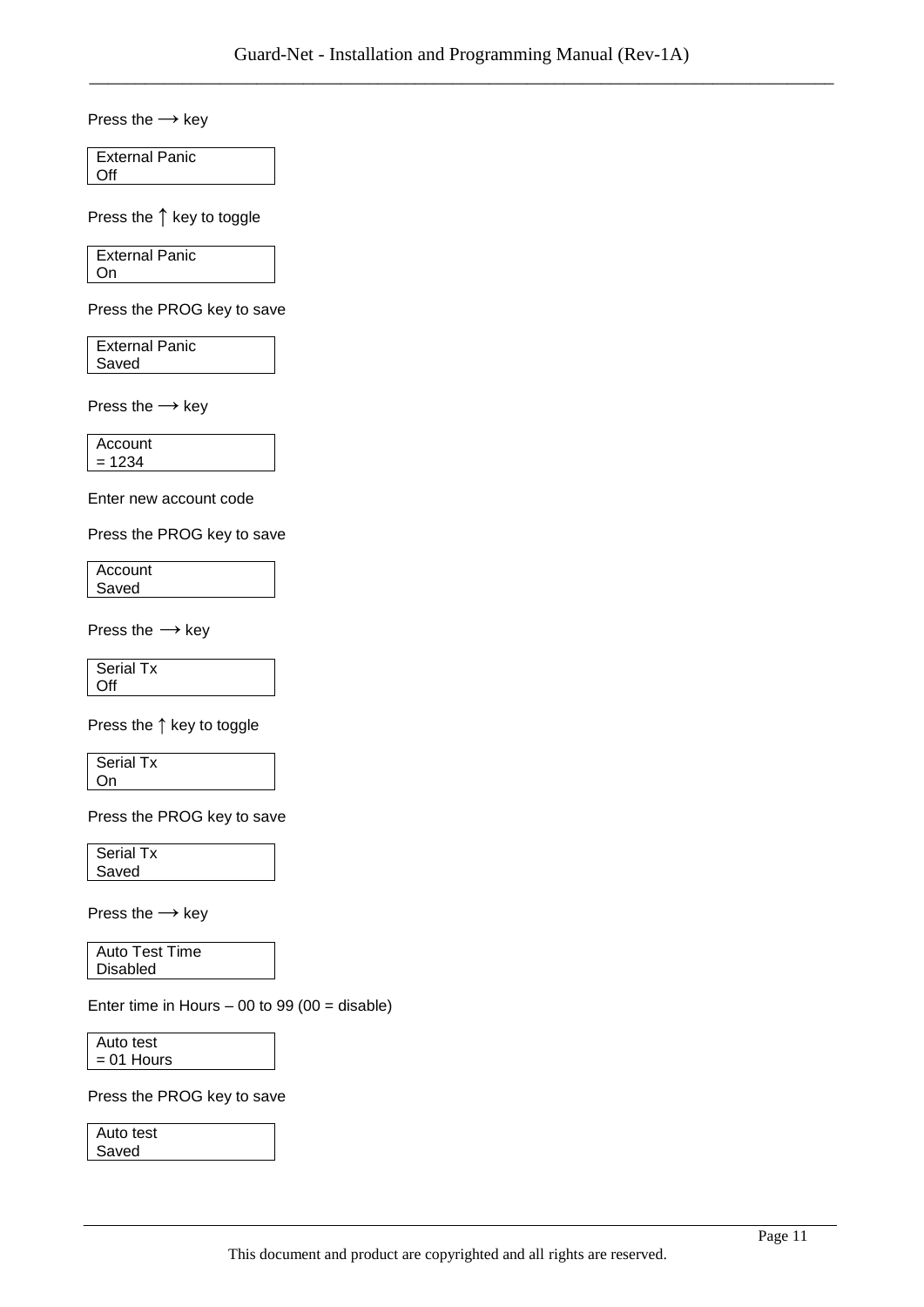Press the **→** key

Ac Fail Time Disabled

Enter time in minutes  $-001$  to 999 (000 = disable)

Ac Fail Time = 0001 Minutes

Press the PROG key to save

Ac Fail Time Saved

Press the **→** key

Site Address = 01 Site ADDR

Enter the desired site address

Site Address = XX Site ADDR

Press the PROG key to save

Site Address Saved

Press the HOME key to exit

#### **Add new remotes:**

Enter installer programming mode

Press key 2

Client Manager Press  $# =$  Accept

Press the # key

Remotes Press  $# =$  Accept

Press the # key

Press button on Remote to manage

Press a button on the codex remote transmitter to be added

New remote FFFFFFFFF

Press the **↑** key

Prog to save FFFF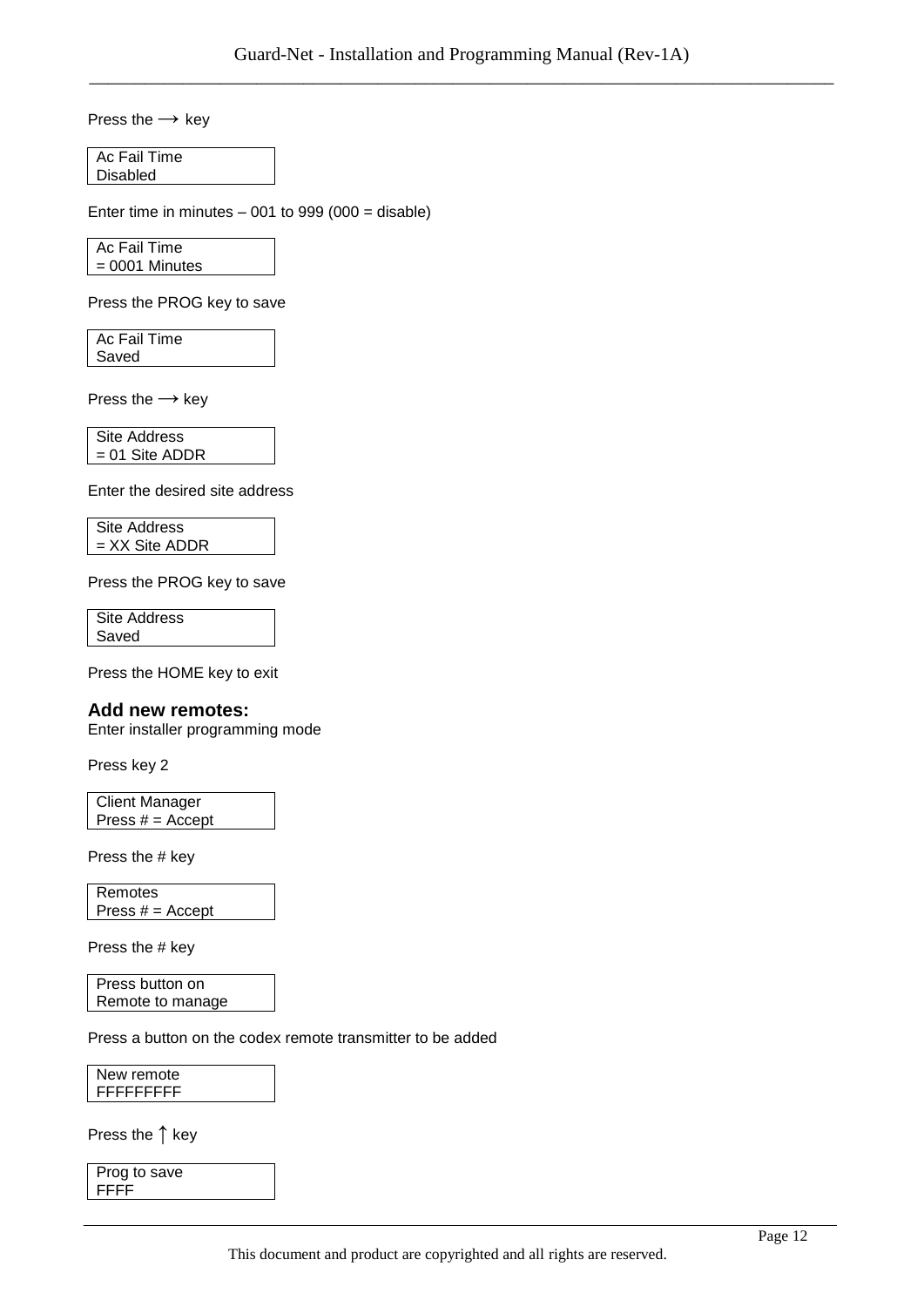The cursor will begin flashing under the first F (only 4 are now displayed) Enter the name for the remote transmitter (16 digits maximum)

The characters are the same as found on most cell phones

- **1** = ∙,",",?,!,",1; **2** = A,B,C,2 ; **3** = D,E,F,3 ; **4** = G,H,I,4 ; **5** = J,K,L,5 ; **6** = M,N,O,6 ;  **7** = P,Q,R,S,7 ; **8** = T,U,V,8 ; **9** = W,X,Y,Z,9 ; **0** = 0 ; **\*** = \* ; **#** = #, SPACE.
- → Moves cursor one character to the right

← Moves cursor one character to the left

Press the PROG key

| Choose key func |  |
|-----------------|--|
| Panic           |  |

Press the **↑** key to change between the key functions (Panic, Medical, Fire and Burglary)

Press the PROG key

Press button on Remote to verify

Press the **same** button on the remote

Remote saved Location ???

Press **←** to return to the remote menu to add additional buttons or press HOME to exit.

#### **Adding additional buttons:**

Additional buttons can be added at any time Enter user programming mode

Press key 2

```
Client Manager
Press # = Accept
```
Press the # key

Remotes Press  $# =$  Accept

Press the # key

Press button on Remote to manage

Press the button on the codex remote transmitter to be added

Current remote (Remote name displayed)

Press the **↑** key

Prog to save (Remote name displayed)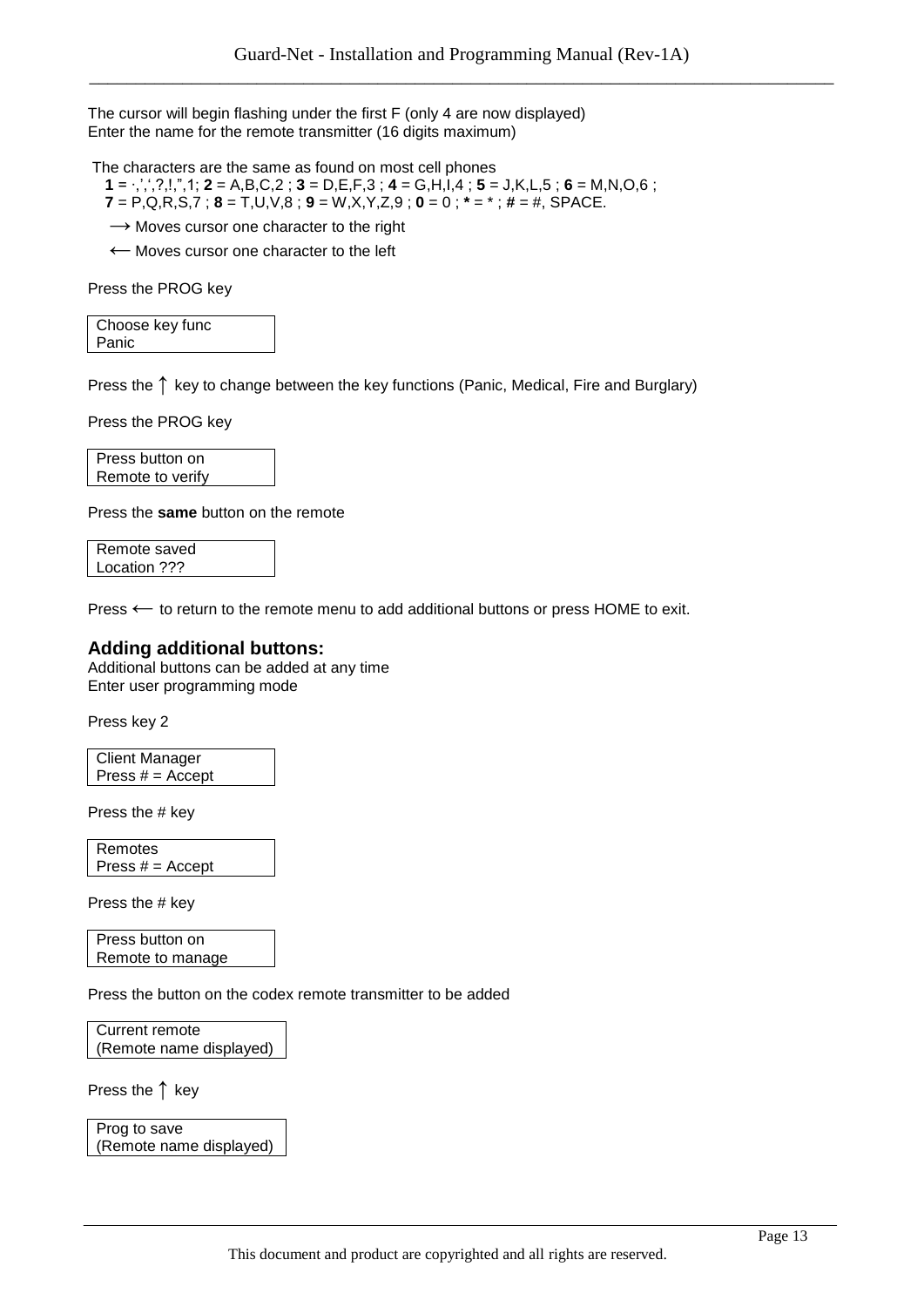Press the PROG key

Current key func Empty

Press **↑** until desired function

Press the PROG key

Press Prog to Program Changes

Press the PROG key

Remote saved Location ???

Press the PROG or # key to return to the remote menu or HOME to exit.

#### **Deleting a remote:**

A remote can be deleted by having the remote present or by location, in the event that the remote has been lost.

#### **Delete a remote that is available:**

Enter user programming mode

Press key 2

Client Manager Press  $# =$  Accept

Press the # key

Remotes Press  $# =$  Accept

Press the # key

Press button on Remote to manage

Press any button on the codex remote transmitter to be deleted

Current remote FFFFFFFFFFFFFF

Press the FUNC1 key

Press ENTER to Confirm DELETE

Press the ENTER key

Remote DELETED **Successfully** 

Press the PROG or # key to return to remote menu or HOME to exit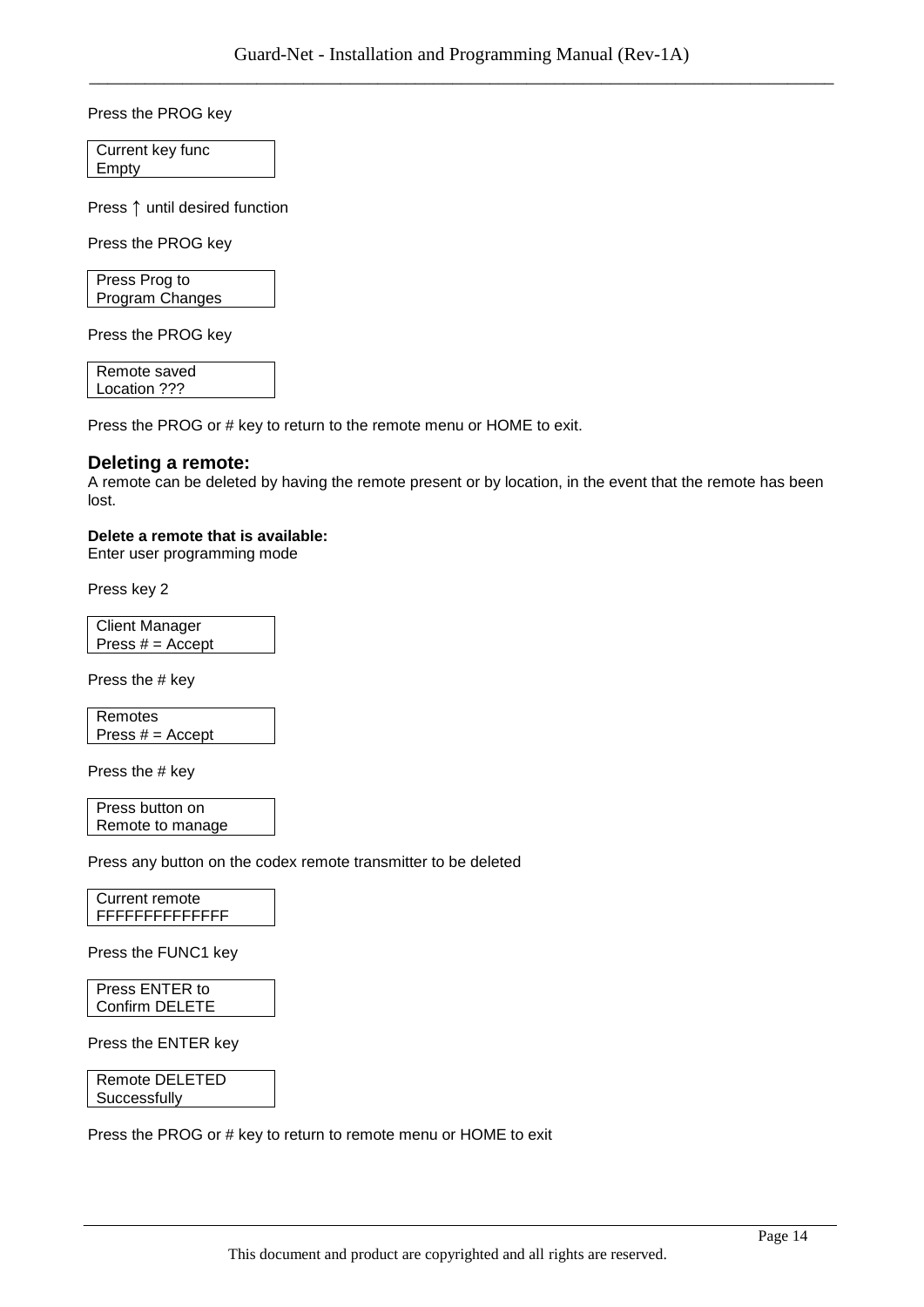#### **Deleting a remote that is not available:**

Enter user programming mode

Press key 2

Client Manager Press  $# =$  Accept

Press the # key

Remotes Press  $# =$  Accept

Press the **→** key

List all clients Press  $# =$  Accept

Press the # key

| Client POS #000         |
|-------------------------|
| (Remote name displayed) |

If the location number is known, enter the location number as a triple digit number.

If the location number is not know, press the **↑** to scroll forwards or the **↓** to scroll backwards until the desired location and the remote name is reached.

Press the FUNC1 key

| Press ENTER to |  |
|----------------|--|
| Confirm DELETE |  |

Press the ENTER key

Remote DELETED **Successfully** 

Press the PROG to return to remote menu or HOME to exit

#### **Setting new repeater/s ID:** *Refer to section xx installing repeaters*

Enter user programming mode

Press key 3

Network Manager Press  $# =$  Accept

Press the # key

Add repeater Press  $# =$  Accept

Press the # key

Press button on Repeater

Press the test button on the repeater to be added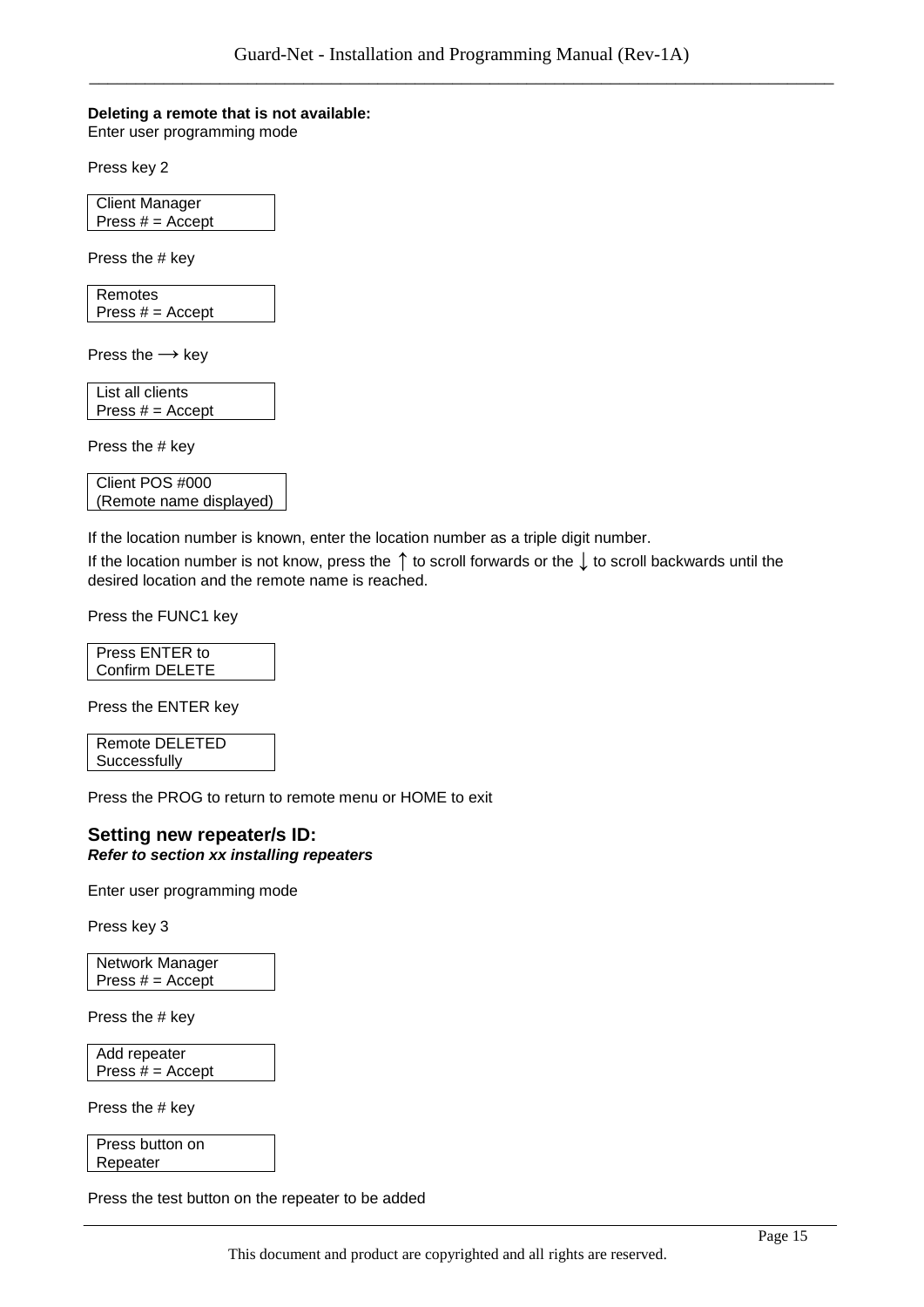Repeater (number) Prog to save

Press the PROG key

Waiting for repeater reply

Repeater Prog **Successfully** 

#### **View historic log:**

Enter user programming mode

Press key 4

View event log Press  $# =$  Accept

Press the # key

 000 (most recent event displayed)

Press **↑** to move to the next event

Press **↓** to move back an event

 000 (previous event displayed)

Press the **→** to view the time of the event

Press the HOME key to exit

#### **Erase all remotes:**

Enter user programming mode

Press key 5

Erase all rem Pres  $# =$  Accept

Press the # key

Erase all rem Enter to confirm

Press the ENTER key

Waiting for Panel response

Remotes Erased **Successfully** 

Press the HOME key to exit